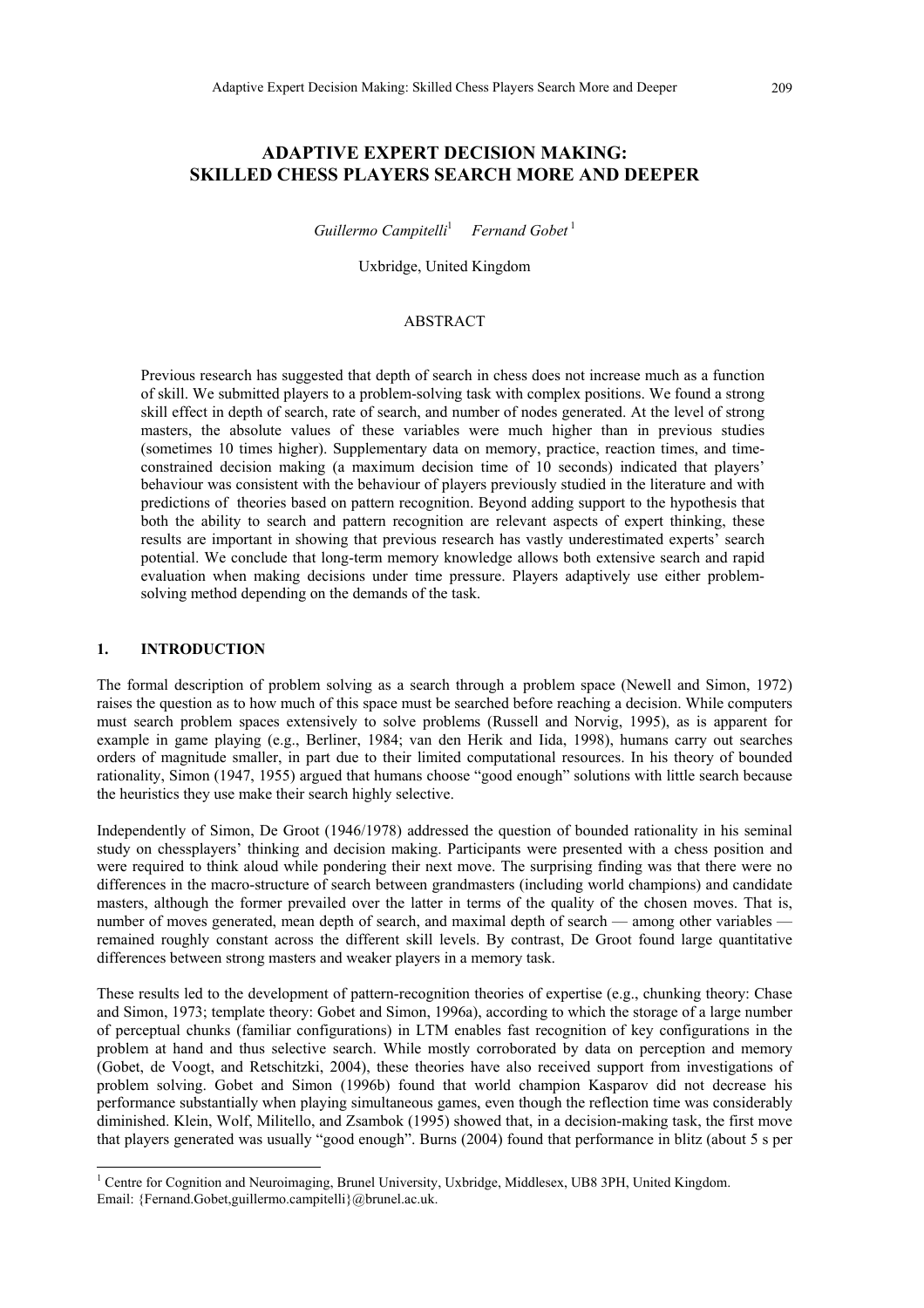move, on average) shares 81% of the variance with the ratings based on standard chess (about 180 s per move, on average). He also suggested that, as players' skill increases, proportionally more of that skill is based on fast processes such as pattern recognition than on slow processes such as search. Finally, Charness, Reingold, Pomplun and Stampe (2001) showed a skill effect (candidate masters better than intermediate players) in a simple problem-solving task, both in accuracy and speed of response.

Holding (1985) criticized the pattern-recognition approach, suggesting that search and evaluation, rather than pattern recognition, are the key processes of expert performance. This opposition was misguided, as pattern recognition and search are not mutually exclusive in pattern-recognition theories, but complementary (Chase and Simon, 1973; Gobet and Simon, 1998). Search is enabled by the recursive application of patternrecognition processes in the mind's eye. Once a pattern is recognized and a move generated, the image in the mind's eye incorporates this change, and pattern recognition takes place over the new image. This idea is implemented in SEARCH (Gobet, 1997), a formal model that combines pattern recognition, search, and mental imagery. Simulations with SEARCH showed that the interaction of recognition and search leads to an increase in depth of search as a function of skill. Indeed, this prediction is similar to Holding's (1985), who argued that search should increase almost linearly with expertise. Both predictions can be contrasted with Charness's (1981), who proposed that depth of search reaches a plateau after candidate master level.

On the whole, replications of De Groot's experiment have supported Holding's prediction only weakly. Charness (1981) submitted players ranging from 1284 to 2004 Elo, to four different positions. He found that the quality of moves was a function of skill and that there were slight but statistically significant skill differences in depth of search. There was also a skill effect in total moves analyzed, number of episodes, and number of branches. However, no effect was found in rate of search. Gobet (1998) reused De Groot's position A with players ranging from 1600 to 2450 Elo. The quality of moves and mean depth varied across levels of expertise; however, the differences were rather low and no effect was found in maximal depth of search. He also found that masters searched faster than candidate masters<sup>[2](#page-1-0)</sup>. Saariluoma (1990) examined players from 1900 to 2500 Elo and found that international masters sometimes searched less deeply than master players. Finally, Chabris and Hearst (2003) found that top-level grandmasters made fewer blunders (5.02 per 1,000 moves) in standard chess than in rapid chess (6.85). In rapid chess, about 30 s are allotted per move, on average.

Thus, although both pattern-recognition and search theories predict a positive skill effect with search variables, previous studies found no skill effect, only a small effect, or even a negative effect. The lack of clear skill differences in absolute or relative terms is even more surprising given that some grandmasters report searching at great depths in competitive games (e.g., Shirov, 1997). A possible explanation for this paradox resides in variations in task difficulty (Saariluoma, 1995) and in the fact that researchers have used positions whose solution does not require extensive search. For example, based on the solution provided by De Groot (1978), his position A can be solved by visiting only 17 nodes<sup>[3](#page-1-1)</sup>, with a maximal depth of 9 ply.

Here, we present new data showing that, consistent with Holding's claim (1985), chessmasters' search potential had been underestimated for almost fifty years. We followed De Groot's (1978) methodology but selected complex positions whose unique solution required extensive search. We seconded these results with data on fast decision making, memory, and practice. This allowed us to ascertain that our players did not differ from players previously studied and that their skill (partly) depends on pattern recognition. Given that we expected large differences between individuals of various skill levels in our study, we used only four participants (using a small number of participants has a long tradition in expertise research; e.g., Chase and Simon, 1973; Wagner and Scurrah, 1971).

l

<span id="page-1-0"></span> $<sup>2</sup>$  Elo (1978) developed the rating scale that is now used by the World Chess Federation (FIDE). The scale has a normal</sup> distribution and a standard deviation of 200 points. The best player of the world has around 2800 points and the weakest 1200. In the psychology literature, players between 1600 and 1800 are called Class B, between 1800 and 2000 Class A, between 2000 and 2200 experts, and players with more than 2200 are considered masters. FIDE awards players with titles for their performances in specific tournaments. As an approximation, players above 2300, 2400 and 2500 are called FIDE masters, international masters, and international grandmasters, respectively. In this article, we use "candidate master" instead of "expert" to avoid confusion with the general meaning of the term "expert".

<span id="page-1-1"></span> $A<sup>3</sup>$  A node is one position in the search tree (either that produced in a think-aloud protocol or that generated by analysis).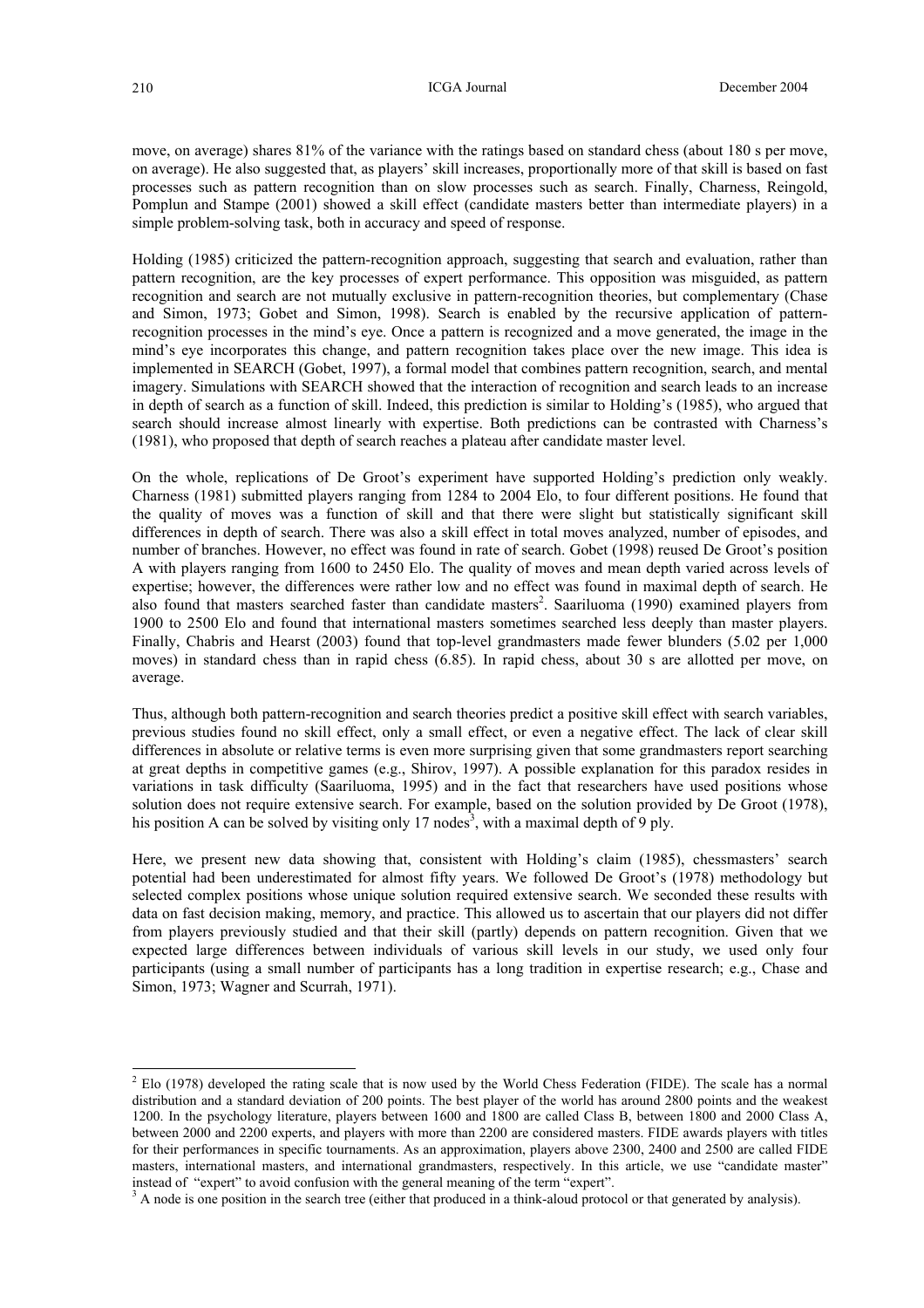### **2. RESEARCH METHOD**

Below we discuss our research method by describing the participants (2.1), the materials (2.2), and the procedure (2.3).

#### **2.1 Participants**

One international grandmaster (GM) with 2550 Elo points (age 21), one international master (IM, 2500, age 22), one candidate master (CM, 2100, age 19), and one class B player (CB, 1750, age 19) participated in our study.

### **2.2 Materials**

The three positions used (see Figure 1) were complex, requiring considerable look-ahead search and evaluation. Position A was De Groot's (1978) position C. He presented a possible solution requiring 52 nodes, with a maximal depth of 23  $\text{ply}^4$ . The second position required at least 60 nodes, with a maximal depth of 25 ply (Roycroft, 1972, #188). The third position required at least 70 nodes, with a maximal depth of 35 ply, to be solved (Nunn, 1999, #3). We did not use De Groot's position A, as it is now widely available in the chess literature, making it likely that our players had already seen it. The main criterion for choosing the positions was that their solution required deep search. This was essential for our study because the lack of a strong relationship between chess skill and depth of search in previous studies might have been caused by the use of positions that did not require deep search.

**A.** Black moves. **B.** White moves and wins. **C.** White moves and wins.

**Figure 1**. Positions used in the thinking-aloud task (Experiment 1). Position (a) was used by De Groot (1978), position (b) is a problem created by Kasparyan (Roycroft, 1972, #188), and position (c) was obtained from Nunn (1999).

For the three positions, the main lines are as follows. Position A: De Groot proposes that Black can free himself by 1. …e5 2. Bxc8 Raxc8! 3. dxe5 Qe4! 4. Rhe1 Qxe2 5. Rxe2 Ng4! 6. exd6 Rxf3, with both 7. dxc7 and 7. d7 failing to give an advantage to White. However, FRITZ finds that 7. Na7! gives White an edge (Merim Bilalić, personal communication). Position B: The main line is 1. Bg5 b3 2. Rd2+ Ka1 3. f7 Rxg5 4. f8=Q Rg1+ 5. Rd1 Rg2 6. Qa3+ Ra2 7. Rd2 Rxa3 8. Rb2 Ra2 9. Rb1 mate. Position C: The game Polugaevsky-Torre (London, 1984) continued by 1. Bxh7+ Kxh7 2. Qh5+ Kg8 3. Rg3 g6 4. Rxg6+ fxg6 5. Qxg6+ Kh8 6. Qh6+ Kg8 7. Qxe6+ Kh8 8. Qh6+ Kg8 9. Qg6+ Kh8 10. Qh5+ Kg8 11. Bh6 Bf8 12. Qg6+ Kh8 13. Bxf8 Rxf8 14. Qh6+ Kg8 15. Ra3 1-0.

### **2.3 Procedure**

 $\overline{a}$ 

The participants were required to put themselves in a tournament situation as if they were to move. Thirty minutes were allowed as maximum reflection time for each position. When the players had reached a decision, they had to play the chosen move. Following De Groot's instructions, players were required to say aloud everything they were thinking of (e.g., moves, plans, evaluations, and even irrelevant thoughts). Positions B

<span id="page-2-0"></span><sup>&</sup>lt;sup>4</sup> A ply is the level of depth in a sequence of moves. In chess it corresponds to half a move. A move consists of two ply, one White and one Black.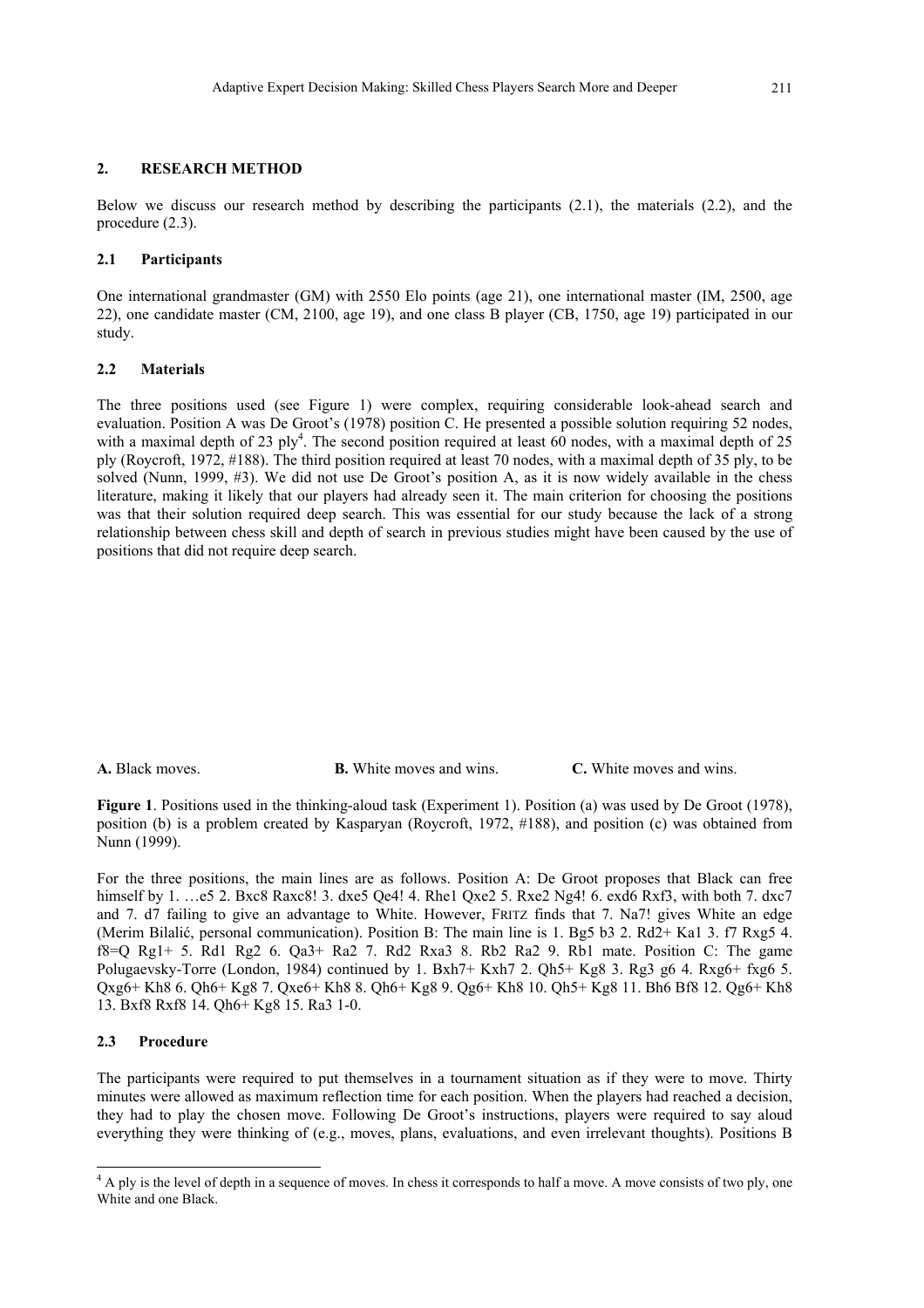and C had a unique solution requiring deep and wide search (participants were told that they had to find it). Concurrent think-aloud protocols were tape recorded.

# **3. RESULTS**

Once the protocols were transcribed, we calculated the values of three variables: depth of search, number of nodes generated, and rate of search. As in previous experiments, depth of search was defined as the number of ply generated from the problem position until the end of one variation. This measure was further refined as average depth of search and maximal depth of search. Rate of search was defined as the number of nodes generated divided by the reflection time. Table 1 displays the average results across the three positions for each player.

|                            | <b>GM</b> |              | IM   |          | <b>CM</b> |     | CB   |     |
|----------------------------|-----------|--------------|------|----------|-----------|-----|------|-----|
|                            | m         | sd           | m    | sd       | m         | sd  | m    | sd  |
| Quality of moves           | 4.3       | 1.1          | 4.7  | 0.6      | 3         | 1.7 | 3    | 1.4 |
| Total time (min)           | 30        | $\mathbf{0}$ | 30   | $\theta$ | 22.5      | 3.4 | 28.9 | 1.5 |
| #nodes generated           | 370       | 101          | 405  | 44       | 152.7 30  |     | 88   | 2.8 |
| Rate of search (nodes/min) | 12.3      | 4.1          | 13.5 | 1.7      | 6.8       | 1.2 | 3.2  | 0.2 |
| Max. depth (in ply)        | 25        | 12.2         | 23.7 | 5.1      | 17.7      | 4.9 | 10.5 | 2.2 |
| Mean depth (in ply)        | 13.8      | 7.4          | 10.5 | 5.0      | 7.4       | 2.8 | 2.8  | 0.2 |

**Table 1:** Means and standard deviations of variables obtained from thinking aloud protocols. For each player, the data are averaged access to all positions.

### **3.1 Depth of search**

In all measures of depth there was a strong linear relation with chess rating (see Figure 2, top left and top right). Regression equations were calculated for mean and maximal depth of search (for each player, results were averaged across the three positions), using chess rating as a predictor. With mean depth, the regression line was: mean depth =  $-18.3 + 0.012 *$  Elo (r(4) = .97, p < 0.02, one-tailed). Mean depth of search thus increases 2.4 ply for each standard deviation of chess skill (200 Elo points), which is larger than the 0.5 and 0.6 ply obtained by Charness (1981) and Gobet (1998), respectively. With maximal depth of search, the equation was: maximal depth =  $-19.9 + 0.018*$  Elo (r (4) = .99, p < .002, one-tailed). The increase per standard deviation was 3.6 ply, which is higher than the 1.5 ply found in Charness (1981); Gobet (1998) did not find skill differences in this variable.

Remarkably, the absolute values of the stronger players were more than twice those of players of the same level in previous studies. The mean depth of the top players in De Groot (1978), Saariluoma (1990) and Gobet (1998) was 5.4, 3.6 and 5 ply respectively, whereas in our study, GM and IM's mean depth were 13.8 and 10.5 ply, respectively. Similarly, maximal depth for the top category was 6.8 and 9.1 ply in De Groot's and Gobet's studies, respectively (no maximal depth was calculated in Saariluoma, 1990), whereas GM and IM's maximal depth was 25 and 23.7 ply, respectively.

### **3.2 Rate of search**

There was a strong skill effect in rate of search (see Figure 2, bottom left). GM generated 12.3 nodes per minute; IM 13.5; CM 6.8; and CB 3.2. Predicting rate of search from chess rating yields the following equation: Rate of search =  $-19.2 + E1o*0.013$  (r (4) = .98, p < .01, one-tailed), which corresponds to an increase of 2.6 nodes per minute per Elo standard deviation. The absolute values obtained at the stronger level for rate of search were three times higher than those found in previous studies (De Groot's (1978) and Gobet's (1998) top players searched at a rate of 3.6 and 4.8 nodes per minute, respectively). However, Wagner and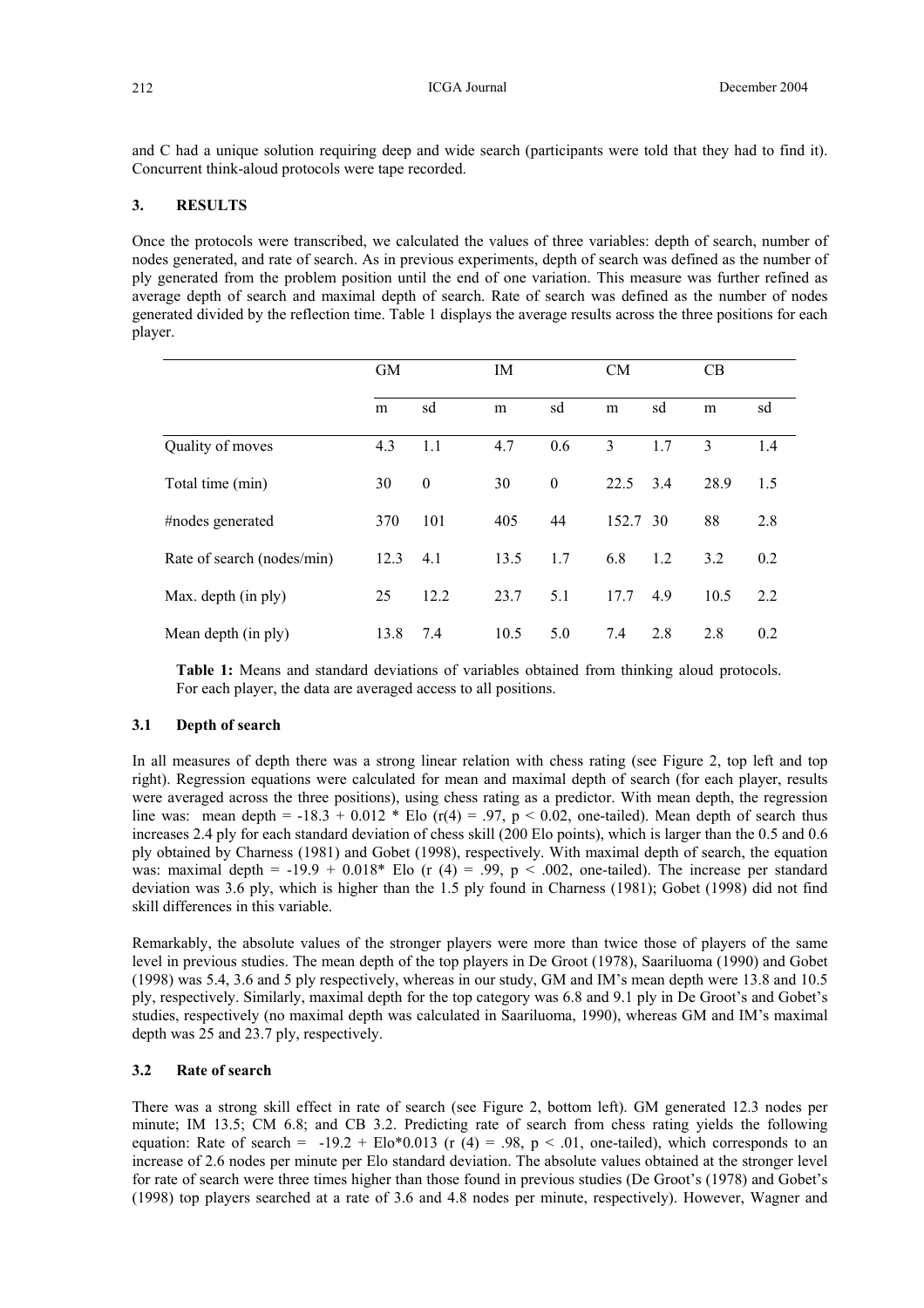



**Figure 2:** Top left: Maximal depth (in ply). Top right: mean depth (in ply). Bottom left: rate of search (nodes per minute). Bottom right: number of nodes generated, as a function of chess rating (Experiment 1). The data of the three positions are presented (because of a technical problem, CB's data on position C were lost). CBs data points correspond to 1750 in the x-axis, CM's to 2100, IM's to 2500, and GM's to 2550.

### **3.3 Number of nodes generated**

A statistically significant linear relation between number of nodes generated and chess skill was found (GM 370 nodes; IM 405; CM 153; and CB 88; see Figure 2, bottom right). Using Elo to predict the number of nodes generated yields the following formula. Number of nodes generated =  $-645 + E$ lo\*0.4 (r (4) = .96, p < .02, onetailed), which corresponds to an increase of 80 nodes per Elo standard deviation. At the level of strong masters, the absolute values presented here (an average of 387.5 nodes) are ten times higher than those found in De Groot's, Gobet's and Saariluoma's studies, where top players generated only 35, 58 and 23 nodes, respectively (an average of 38.6 nodes). Wagner and Scurrah's (1971) candidate master generated an average of 172 nodes; this is similar to the 153 nodes generated by our candidate master.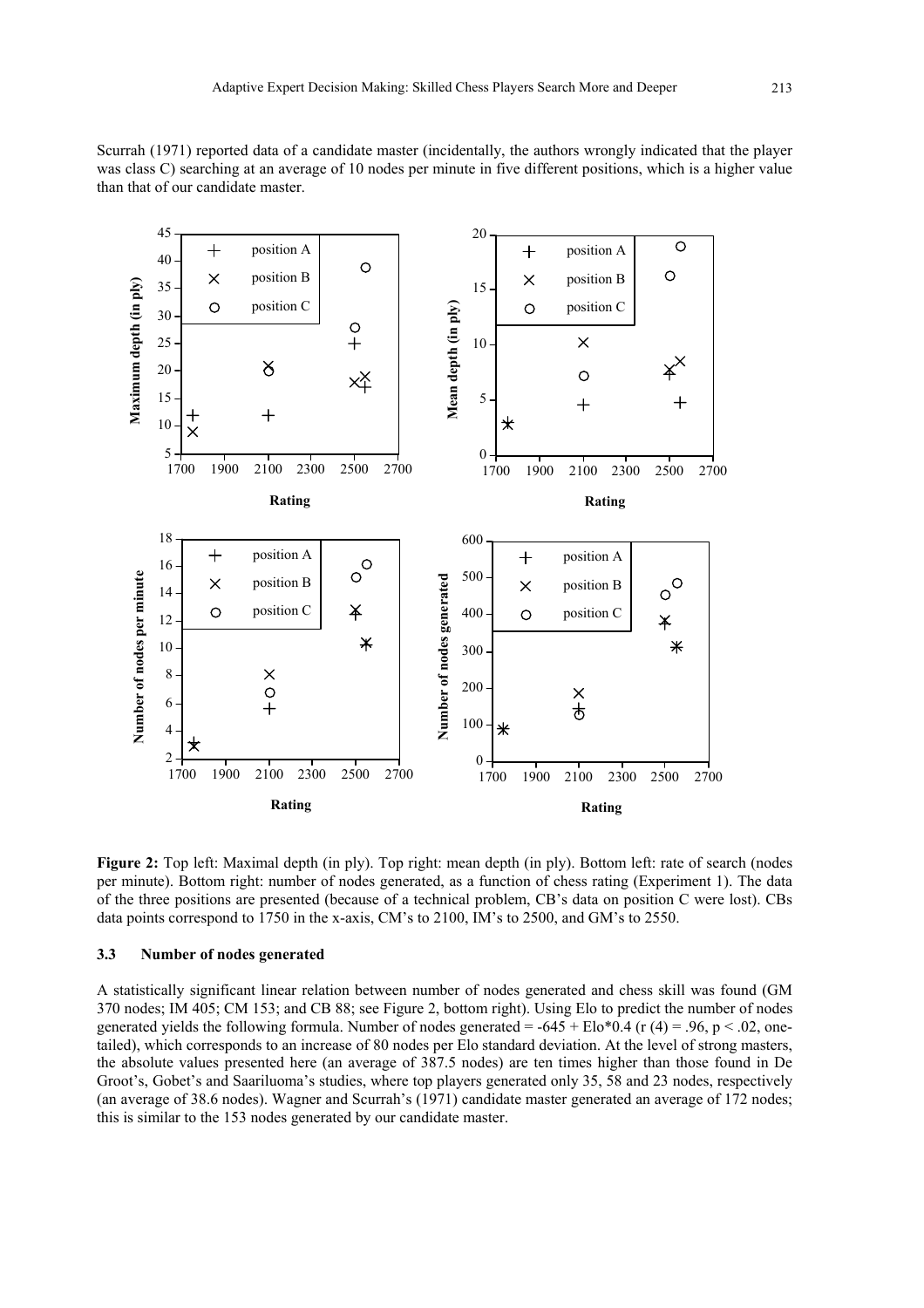### **4. QUALITATIVE FEATURES OF THE PROTOCOLS**

In his influential book written for the chess community, Kotov (1971) suggested that grandmasters are better than weaker players because they know how to calculate variations and are more disciplined in their thinking. Based on this observation, he proposed a method for helping players to carry out search more efficiently. The first step is to decide which moves are worth considering (candidate moves). Once this is done, the player has to analyze each move until an evaluation of the position can be produced, without repeating the analysis of a given variation or "jumping" from one branch of the search tree to another. Thus, a new candidate move can be analyzed only when the analysis of the previous candidate move is completed. Interestingly, this is not what De Groot (1946) found: all the players he studied, including the grandmasters, tended to reinvestigate the same variation several times, either immediately or after the consideration of a different variation, a phenomenon he called "progressive deepening". Given the discrepancy between Kotov's advice and De Groot's data, it is of interest to look at this aspect of the search behaviour in our sample (see also Gobet and Jansen, in press, for a further discussion of this question).

The protocols indicate that CM and CB did not generate a list of candidate moves and "jumped" from one move to another. Surprisingly, GM also jumped between moves; however, there were two differences between his search behaviour and that of the intermediate players. First, GM generated a list of candidate moves that was enlarged when a new idea, for which a new candidate move was necessary, occurred to him. Second, he was aware that he was analyzing without discipline and tried to compose himself while he was performing the task. Finally, IM showed a "textbook" behaviour: he generated a list of candidate moves which he modified very rarely, and tended to analyze systematically each move until he had reached an evaluation. In sum, there were clear differences between the masters and the intermediate players in the knowledge of how chess trainers, such as Kotov, recommend analysis of variations to be conducted and in the actual search behaviour. It may be worth noting that both IM and GM had read Kotov's book. These results suggest that search behaviour is not restricted to progressive deepening but can be under strategic control.

### **5. ADDITIONAL DATA**

Before discussing the theoretical impact of our results, we need to make sure that our players are representative of those used in previous studies. For this purpose, we briefly report data collected with them on rapid decision making, memory, and practice. If the skill effects observed in search behaviour remain in these tasks, the hypothesis of compatibility between pattern recognition and ability to search deeply would be supported.

The fast-decision experiment imposed drastic constraints on thinking time, so that players were able to perform only limited search and presumably had to rely more on pattern recognition. Forty-nine positions of medium complexity were selected from Livshitz (1988); they required 10.4 nodes (sd = 4.2) on average to be solved, with a depth of search of 6.4 ply ( $sd = 1.6$ ). Each position was presented on a computer screen for 5 s, followed by a 5 s black screen. Within this 10-second period, participants had to verbalize their move. A clear skill effect was found: GM correctly solved 23 problems  $(46.9\%)$ , IM 18  $(36.9\%)$ , CM 4  $(8.2\%)$ , and CB 2  $(4.1\%)$ . The correlation between Elo rating and the accuracy in the task was significant (r  $(4) = .94$ ; p < .03, one-tailed).

To control for the possibility that these results were due to differences in domain-general perceptual abilities, we asked participants to carry out a simple reaction-time task. A red or a yellow circle was presented on the screen, and participants had to press the relevant button as fast and accurately as possible. No skill differences were found: GM's mean was 339 ms, with a standard deviation of  $(\pm)$  70 ms; IM, 369 ms  $\pm$  66 ms; CM, 357  $ms \pm 61$  ms; and CB, 343 ms  $\pm$  75 ms.

If the skill effect observed in problem-solving tasks can be accounted for by domain-specific LTM patterns, as proposed by Chase and Simon, then there should also be a skill effect in a memory task requiring the use of these patterns. To test this hypothesis, we submitted our participants to De Groot's (1978) recall task, which has been previously used in numerous studies (see Saariluoma, 1995, or Gobet et al., 2004). We used three types of positions: game, random, and shape (this condition consisted in showing shapes instead of chess pieces). The positions were displayed on a computer screen for 5 s. We found a strong skill effect in the game condition (83.2%, 85%, 54%, and 47%, for GM, IM, CM, and CB, respectively), a small effect in the random condition  $(21.7\%, 19\%, 17.7\%, \text{ and } 15.5\%)$  and no differences in the shape condition  $(15.9\%, 15.5\%, 15\%)$ and 15%). These results are consistent with previous data (see Gobet and Simon, 1996c).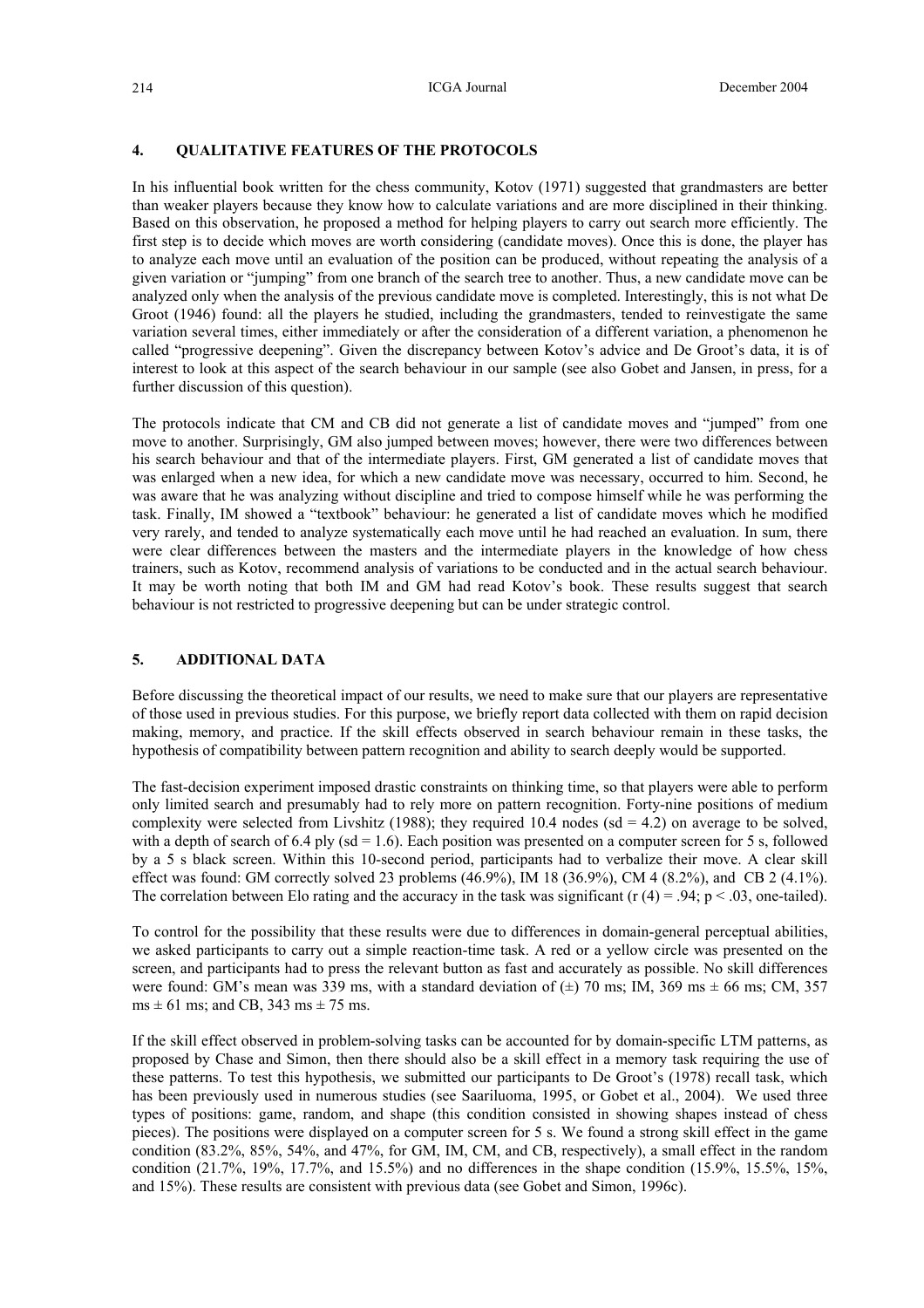Since Chase and Simon (1973) hypothesized that domain-specific patterns are acquired by practice, we asked our participants to fill in a grid stating how many hours per week they spent either studying or practicing chess in each year of their chess career (see Charness, Krampe and Mayr, 1996, for a similar approach). With this information we calculated the cumulative time spent studying and playing chess. Consistent with the literature, the results showed a strong skill effect. For studying, the cumulative hours spent by GM, IM, CM and CB were: 6890, 7904, 1872, and 416 hours, respectively; for playing: 7722, 7072, 2704, and 1326 hours, respectively.

## **6. GENERAL DISCUSSION**

In this paper, we submitted players of various skill levels to complex chess positions. Contrary to De Groot's (1978) results, a clear skill effect was found in the three search variables investigated. We also found a skill effect when players had to solve problems under extreme time constraints. In addition, consistent with the literature, the strong players of our study (IM and GM) performed better than the intermediate players (CM and CB) in a memory task with briefly presented chess positions and spent more time practising their skill, but did not show evidence of general skills in a reaction-time task.

While Charness (1981) and Gobet (1998) did find small skill effects in depth of search, the novelty of our study is that it shows a linear relation between depth of search and Elo rating, from class B to grandmaster. The absolute values at the level of strong masters were from two to ten times higher than those reported in the literature. These results are inconsistent with Charness's hypothesis that search reaches an asymptote when players become masters, but support Holding's (1985) hypothesis that it increases almost linearly with skill. They are also consistent with SEARCH's (Gobet, 1997, Figure 3) predictions that search on average increases as a power function of skill, although the rate of increase is much higher than that proposed by SEARCH.

These results support our hypothesis that positions requiring large trees of moves to be solved lead to substantial skill differences in search behaviour. Our results are important because they correct a widespread underestimation in the psychological literature of the search capabilities of chess professionals. An interesting question for further research is whether this result generalizes to other domains of expertise.

While able to search deep in our think-aloud experiment, our players behaved as predicted by patternrecognition theories in the memory and fast-decision tasks. Remarkably, in the second task, GM and IM were able to solve one half and one third of the problems, respectively, although the decision had to be reached within 10 seconds. How can these results be reconciled? Pattern-recognition theories predict skill differences in search variables when the position requires deep and wide search (as we found in our study), but not when the position can be solved via pattern recognition without extensive search. In this study, we avoided the circularity that this reasoning may suggest by reporting the number of nodes and ply required to solve positions, based on published sources.

We acknowledge some weaknesses of our study. The size of our sample is not large enough to make precise quantitative estimates of the search variables under study. Although the results of the fast-decision task make us reasonably confident that IM and GM can solve problems of medium difficulty without extensive search, we did not use a relatively simple position (such as De Groot's position A) with the think-aloud task. Furthermore, with our positions B and C, we encouraged our participants to find a unique solution, which is an addition to De Groot's instructions. This may have affected search behaviour, beyond the characteristics of the positions used. While we believe that these shortcomings do not invalidate our main result — that previous literature has vastly underestimated chess experts' search abilities — we agree that they obscure the conditions requiring more exhaustive or more selective search. Further research is required to clarify these conditions.

We conclude that Holding (1985) was right in claiming that chessmasters (and presumably other experts) can sometimes carry out extensive search. However, De Groot (1978) and Chase and Simon (1973) were also correct in highlighting the importance of selective search and the role of pattern recognition. The strength of pattern-recognition theories, which propose that pattern recognition is an important part of look-ahead search, is that they provide mechanisms for both rapid and slow decision making (Saariluoma, 1995; Gobet, 1997; Gobet and Simon, 1998). In contrast, search theories (e.g., Holding, 1985), while supported by the results of our think-aloud experiment, fail to explain how skill effects remain when there is almost no opportunity for search.